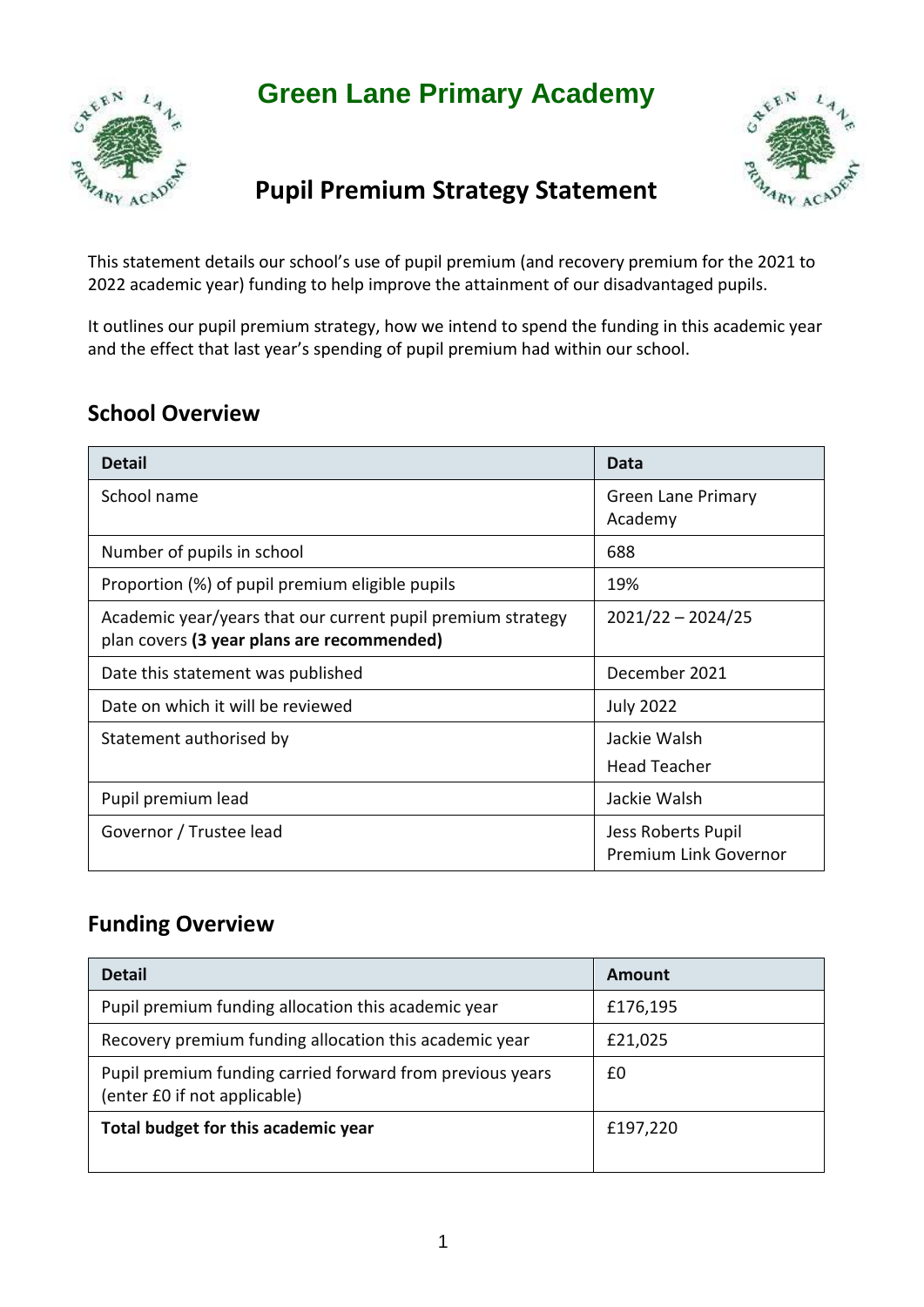### **Part A: Pupil Premium Strategy Plan**

### **Statement of Intent**

Our intention is that all pupils, irrespective of their background or the challenges they may face, are given every opportunity to make good progress and achieve high attainment across all areas of the curriculum.

The focus of our Pupil Premium Strategy is to support disadvantaged pupils to achieve that goal, including progress for those who are already high attainers.

We will consider the challenges faced by our vulnerable pupils and outline in this statement the activities planned to support their needs, regardless of whether they are disadvantaged or not.

High quality teaching is at the heart of this approach, with a focus on timely intervention for those pupils who require the most support. This is proven to have the greatest impact on closing the disadvantage attainment gap and at the same time this will benefit the nondisadvantaged pupils in our school. Implicit in the intended outcomes detailed below, is the intention that non-disadvantaged pupils' attainment will be sustained and improved alongside their disadvantaged peers.

Our strategy is also integral to wider school plans for educational recovery, through targeted supported provided by the School Led Tutoring Programme, for pupils whose education has been most affected, including non-disadvantaged pupils.

Our strategy will be responsive to common challenges and individual needs and based on robust diagnostic assessment of individual pupils and not assumptions about the impact of disadvantage. The approaches we have planned aim to enable pupils to excel. We will:

- Ensure disadvantaged pupils are challenged in the work they are set
- Act early to intervene at the point need is identified
- Adopt a whole school approach in which all staff take responsibility for disadvantaged pupils' outcomes and raise expectations of what they can achieve.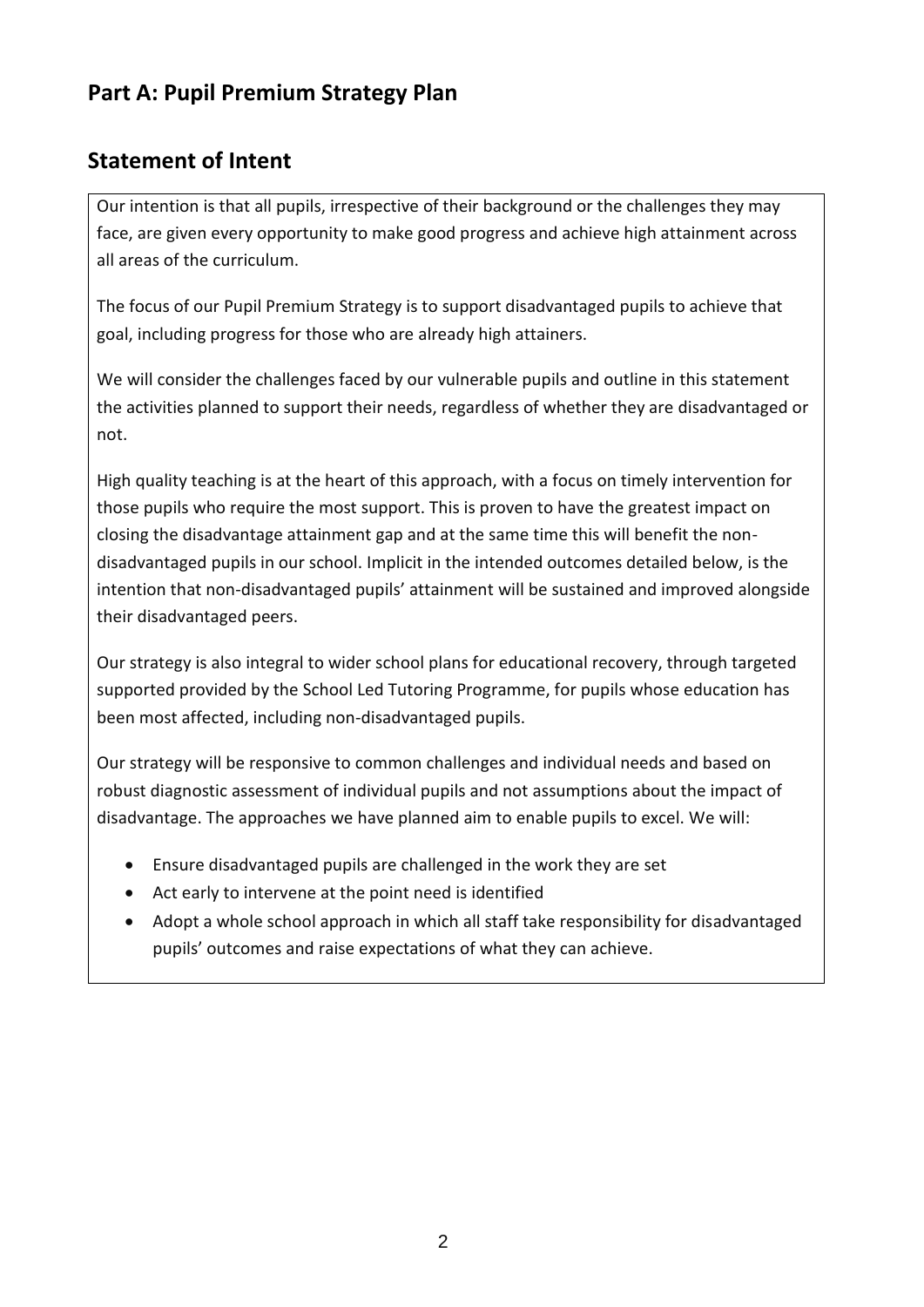## **Challenges**

This details the key challenges to achievement that we have identified among our disadvantaged pupils.

| <b>Challenge</b><br>number | <b>Detail of challenge</b>                                                                                                                                                                                                                                                                  |
|----------------------------|---------------------------------------------------------------------------------------------------------------------------------------------------------------------------------------------------------------------------------------------------------------------------------------------|
| 1                          | Assessment, observations and discussions with pupils indicate that poorer oral<br>language and vocabulary gaps are more apparent among disadvantaged<br>pupils, particularly in EYFS and KS1.                                                                                               |
| 2                          | Assessment, observations and discussions with pupils indicate that difficulties<br>with phonics is more prevalent with disadvantaged pupils than their peers and<br>this impacts negatively on Reading development.                                                                         |
| 3                          | Assessments indicates that Reading attainment among disadvantaged pupils is<br>below that of non-disadvantaged pupils.                                                                                                                                                                      |
|                            | Autumn 2 2021: Average from Y2-Y6                                                                                                                                                                                                                                                           |
|                            | All pupils 74.68% at Age Related Expectation                                                                                                                                                                                                                                                |
|                            | Disadvantaged pupils 67.94% at Age Related Expectation                                                                                                                                                                                                                                      |
| 4                          | Assessments indicate that Maths attainment among disadvantaged pupils is<br>below that of non-disadvantaged pupils.                                                                                                                                                                         |
|                            | Autumn 2 2021: Average from Y2-Y6                                                                                                                                                                                                                                                           |
|                            | All pupils 75.2% at Age Related Expectation                                                                                                                                                                                                                                                 |
|                            | Disadvantaged pupils 70.4% at Age Related Expectation                                                                                                                                                                                                                                       |
| 5                          | Our assessments, observations and communications with families have<br>identified social and emotional issues with some pupils, notably the impact of<br>school closure and periods of isolation. These challenges particularly affect<br>disadvantaged pupils, including their attainment. |
|                            | Referrals for support has increased this term.                                                                                                                                                                                                                                              |
| 6                          | Our attendance data over the past 2 years indicates that attendance among<br>disadvantaged pupils has been 2.3% lower than non-disadvantaged pupils.                                                                                                                                        |
|                            | 6.5% of disadvantaged pupils have been persistently absent compared to 4.8%<br>of their peers. Our assessments and observations indicate that this also has a<br>negative impact on pupil progress.                                                                                         |
| 7                          | Data indicates that a greater percentage of disadvantaged pupils are also<br>SEND (11.4%) compared to 6.5% of all pupils.                                                                                                                                                                   |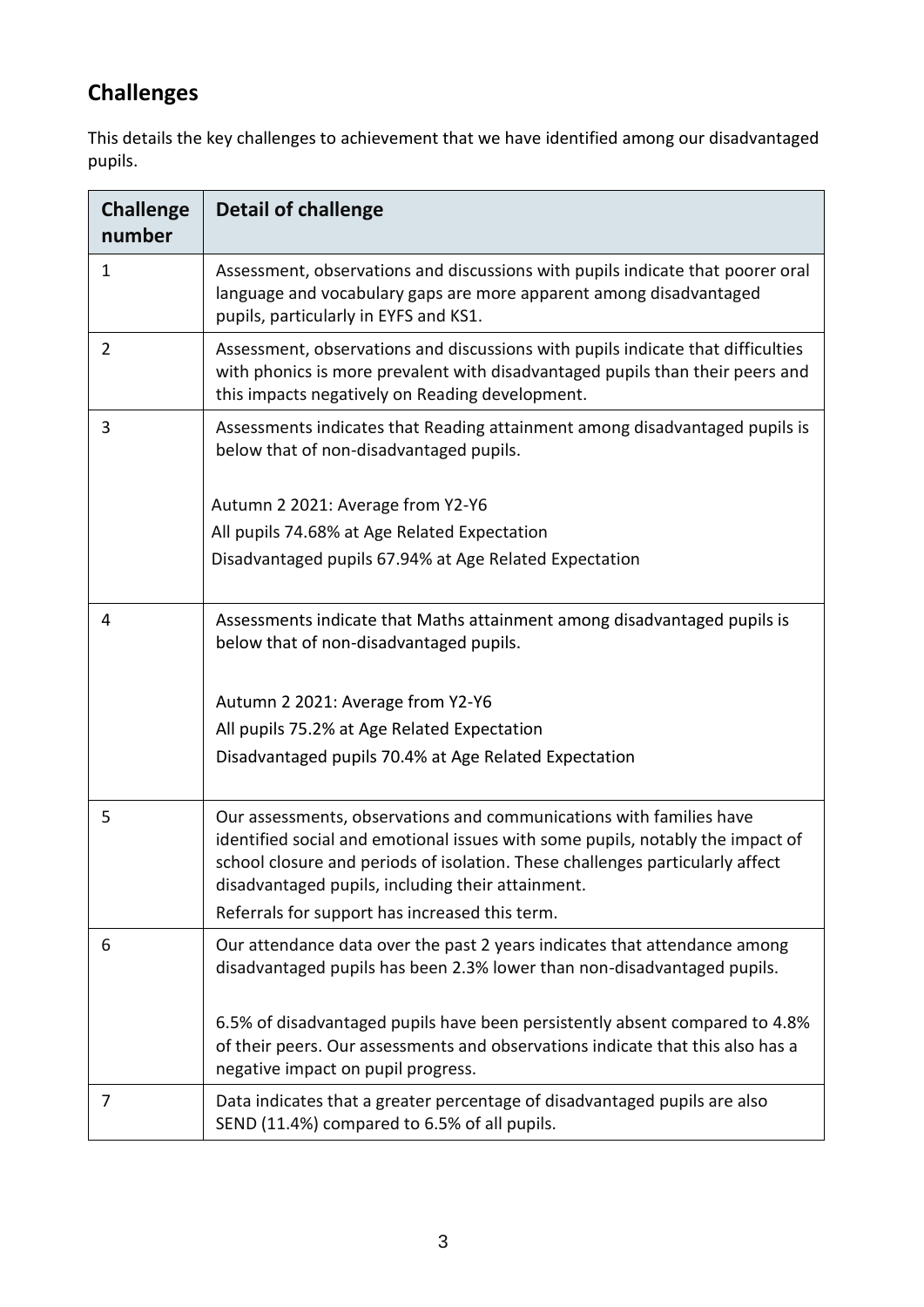### **Intended Outcomes**

This explains the outcomes we are aiming for **by the end of our current strategy plan**, and how we will measure whether they have been achieved.

| <b>Intended outcome</b>                                                                                              | <b>Success criteria</b>                                                                                                                                                                                                                                                                                                           |  |
|----------------------------------------------------------------------------------------------------------------------|-----------------------------------------------------------------------------------------------------------------------------------------------------------------------------------------------------------------------------------------------------------------------------------------------------------------------------------|--|
| Improved oral language skills and use of<br>vocabulary among disadvantaged pupils.                                   | Assessments and observations indicate<br>improved oral language among<br>disadvantaged pupils. This is evident when<br>triangulated with other evidence sources<br>including engagement in lessons, work<br>scrutiny and ongoing formative<br>assessments.                                                                        |  |
| Improved Reading attainment among<br>disadvantaged pupils.                                                           | KS2 Reading outcomes in 2024/25 show<br>that the percentage of disadvantaged pupils<br>who achieve the Expected Standard is<br>broadly in-line with non-disadvantaged<br>pupils.                                                                                                                                                  |  |
| To achieve and sustain improved wellbeing<br>for all pupils at Green Lane, particularly our<br>disadvantaged pupils. | Sustained high levels of wellbeing from<br>2024/25 demonstrated by:<br>Increased participation in<br>$\bullet$<br>enrichment activities among<br>disadvantaged pupils<br>Increased engagement in learning<br>$\bullet$<br>Qualitative data from student voice,<br>$\bullet$<br>pupil and parent surveys, teaching<br>observations |  |
| To achieve and sustain improved attendance<br>for all pupils, particularly our disadvantaged<br>pupils.              | Sustained high attendance from 2024/25<br>demonstrated by:<br>The overall absence rate for all<br>pupils being no lower than 4%<br>The attendance gap between<br>disadvantaged and non-<br>disadvantaged pupils is reduced to<br>1%<br>The percentage of disadvantaged<br>pupils who are persistently absent is<br>below 5%.      |  |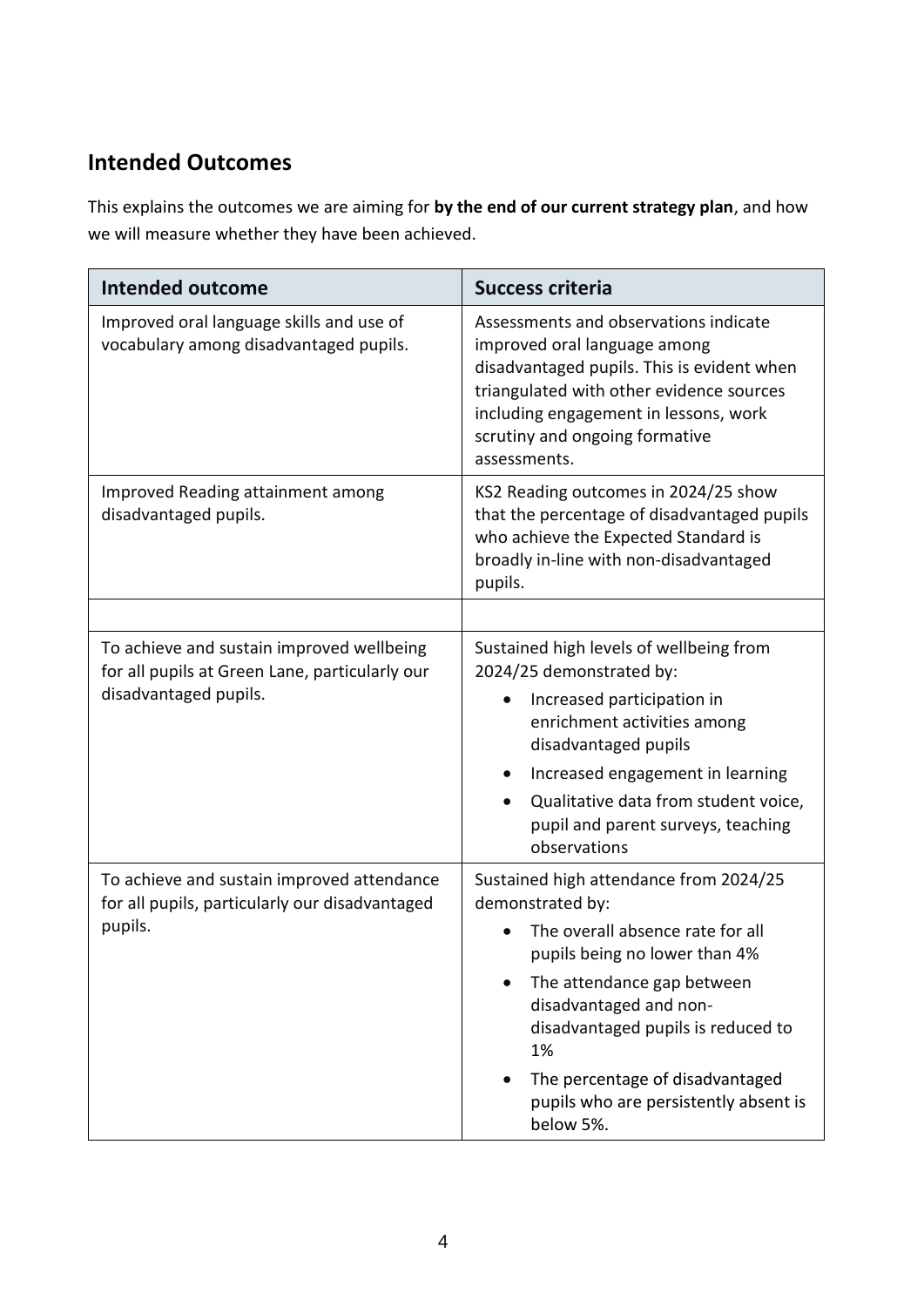To support SEND pupils in improving attainment and social and emotional outcomes

Assessments and observations indicate improved progress and qualitative data and case studies indicate high levels of inclusion.

#### **Activity in this Academic Year**

This details how we intend to spend our pupil premium (and recovery premium funding) **this academic year** to address the challenges listed above.

#### **Teaching (for example, CPD, recruitment and retention)**

#### **Budgeted cost: £157,395**

| <b>Activity</b>                                                                                                                                                                      | <b>Evidence that supports this</b><br>approach                                                                                                                                                                                                                                                                                                 | <b>Challenge</b><br>number(s)<br>addressed |
|--------------------------------------------------------------------------------------------------------------------------------------------------------------------------------------|------------------------------------------------------------------------------------------------------------------------------------------------------------------------------------------------------------------------------------------------------------------------------------------------------------------------------------------------|--------------------------------------------|
| Four additional 0.6<br>teachers to teach a<br>fourth set for English<br>and Maths in KS1 and<br>KS2 ensuring lower<br>pupil numbers in each<br>set                                   | There is evidence to indicate that<br>smaller group sizes have a positive<br>impact on pupil outcomes, particularly<br>disadvantaged pupils. This enables<br>increased opportunities for feedback<br>and time for high quality interactions<br>between pupils and teachers.<br>TeachingandlearningToolkit/EEF<br>educationendowmentfund.org.uk | 1, 2, 3, 4, 7                              |
| Purchase of synthetic<br>phonics resources to<br>secure stronger phonics<br>teaching for all pupils.                                                                                 | Phonics approaches have a strong<br>evidence base that indicates a positive<br>impact on the accuracy of word reading<br>(though not necessarily<br>comprehension), particularly for<br>disadvantaged pupils:<br>Phonics   Toolkit Strand   Education<br><b>Endowment Foundation  </b><br>EEF                                                  | 1, 2, 3, 7                                 |
| Enhancement of our<br>Maths teaching and<br>curriculum planning in<br>line with DfE and EEF<br>guidance.<br>We will fund teacher<br>release time to further<br>embed key elements of | The DfE non-statutory guidance has<br>been produced in conjunction with the<br>National Centre for Excellence in the<br>Teaching of Mathematics, drawing on<br>evidence-based approaches:<br>Maths guidance KS 1 and 2.pdf (pub-<br>lishing.service.gov.uk)                                                                                    | 4, 7                                       |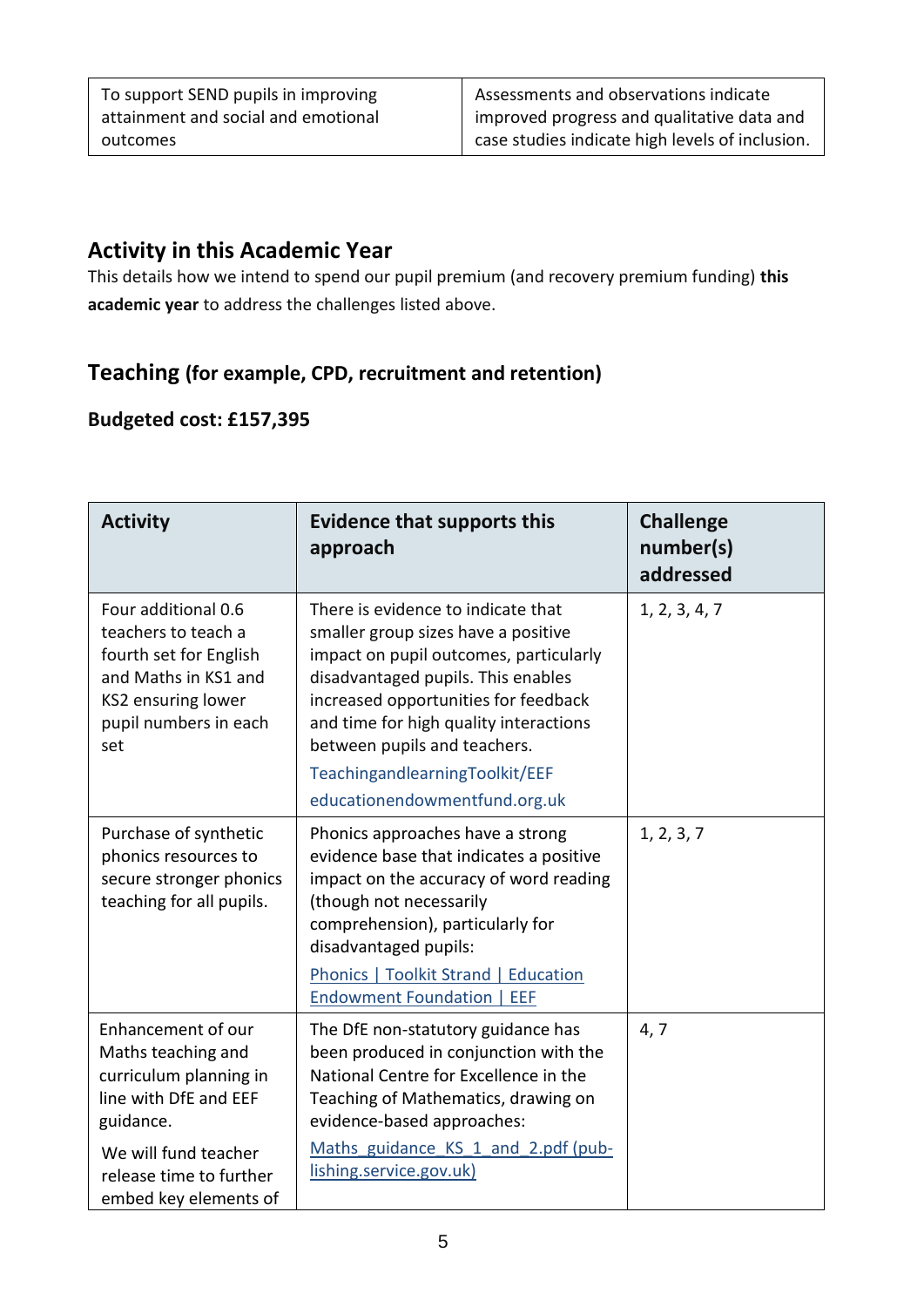| guidance in school and<br>to access Teaching for        | The EEF guidance is based on a range of<br>the best available evidence: |  |
|---------------------------------------------------------|-------------------------------------------------------------------------|--|
| Mastery training<br>through the<br>Archimedes Maths Hub | <b>Improving Mathematics in Key Stages 2</b><br>and 3                   |  |

## **Targeted academic support (for example, tutoring, one-to-one support structured interventions)**

### **Budgeted cost: £ £21,025**

| <b>Activity</b>                                                                                                                         | <b>Evidence that supports this</b><br>approach                                                                                                                                                                                                                                                                                                                                   | <b>Challenge</b><br>number(s)<br>addressed |
|-----------------------------------------------------------------------------------------------------------------------------------------|----------------------------------------------------------------------------------------------------------------------------------------------------------------------------------------------------------------------------------------------------------------------------------------------------------------------------------------------------------------------------------|--------------------------------------------|
| <b>Additional phonics</b><br>sessions targeted at<br>disadvantaged pupils<br>who require further<br>support in Reception,<br>Y1 and Y2. | There is a strong evidence base<br>indicating that phonic strategies have a<br>positive impact on pupil progress,<br>particularly for those from<br>disadvantaged backgrounds. Targeted<br>phonics interventions have been shown<br>to be more effective when delivered<br>regularly over a period up to 12 weeks.<br>Phonics/ToolkitStrand/EEF<br>educationendowmentfund.org.uk | 1, 2, 3, 4, 7                              |
| <b>School Led Tutoring</b><br>Programme to provide<br>targeted intervention<br>for pupils most<br>impacted by the<br>pandemic.          | Tuition targeted at specific needs and<br>knowledge gaps can be an effective<br>method to support low attaining pupils<br>or those falling behind. Evidence<br>demonstrates that small group support<br>is particularly effective.<br>educationendowmentfund.org.uk                                                                                                              | 1, 2, 3, 4, 7                              |
| Additional Reading and<br><b>Phonics sessions</b><br>targeted at<br>disadvantaged pupils<br>who require support in<br>Y3.               | Small group tuition targeted at specific<br>needs and knowledge gaps can be an<br>effective method to support low<br>attaining pupils of those falling behind.<br>SmallGroupTuition/ToolkitStrand/EEF                                                                                                                                                                            | 1, 2, 3, 4, 7                              |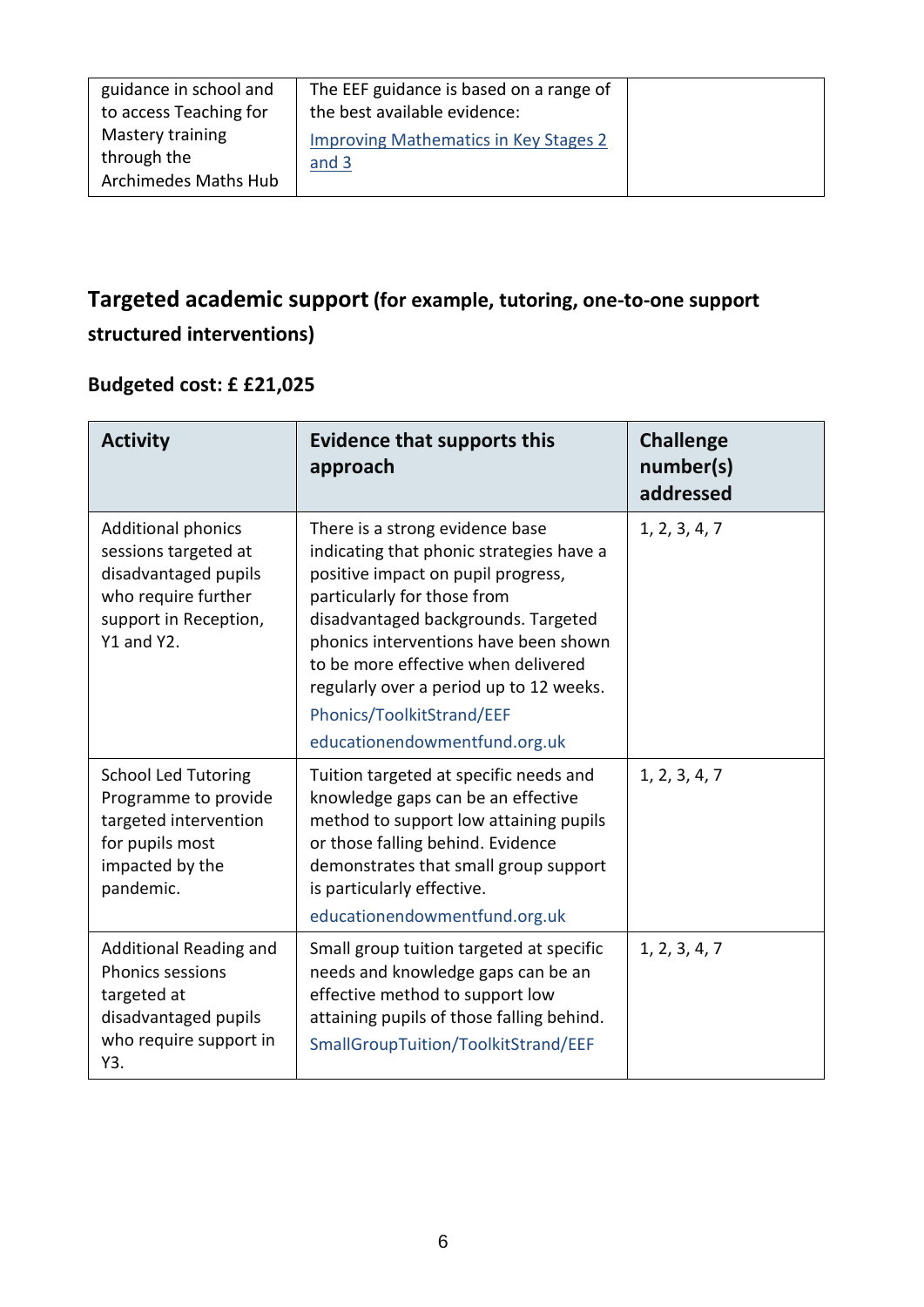## **Wider strategies(for example, related to attendance, behaviour, wellbeing)**

### **Budgeted cost: £18,800**

| <b>Activity</b>                                                                                                                                                                                   | Evidence that supports this approach                                                                                                                                                                          | <b>Challenge</b><br>number(s)<br>addressed |
|---------------------------------------------------------------------------------------------------------------------------------------------------------------------------------------------------|---------------------------------------------------------------------------------------------------------------------------------------------------------------------------------------------------------------|--------------------------------------------|
| Therapeutic<br>intervention for<br>disadvantaged<br>pupils who require<br>support with mental<br>health and well-<br>being                                                                        | Individual, targeted support to address social,<br>emotional and behavioural issues which impact<br>on learning. External provision for identified<br>pupils.<br>SocialandEmotionalLearning/ToolkitStrand/EEF | 5                                          |
| Embedding<br>principles of good<br>practice set out in<br>the DfE's Improving<br><b>School Attendance</b><br>advice.                                                                              | The DfE guidance has been informed by<br>engagement with schools that have<br>significantly reduced levels of absence and<br>persistent absence.                                                              | 6                                          |
| Targeted support for<br>pupils and families<br>will be implemented<br>to improve and<br>sustain attendance.<br>This will be provided<br>by our Attendance<br><b>Officer and Pastoral</b><br>Lead. |                                                                                                                                                                                                               |                                            |
| Contingency fund for<br>acute issues.                                                                                                                                                             | Based on our experiences and those of similar<br>schools, we have identified a need to set a<br>small amount of funding aside to respond<br>quickly to needs that have not yet been<br>identified.            | All                                        |
| Access to high quality<br>educational<br>opportunities beyond<br>the classroom. This<br>will include clubs,<br>activities after school<br>and residential visits.                                 | These experiences have a significant impact on<br>the social skills, self-esteem and confidence of<br>our children and this has a positive impact on<br>learning in the classroom.                            | 5                                          |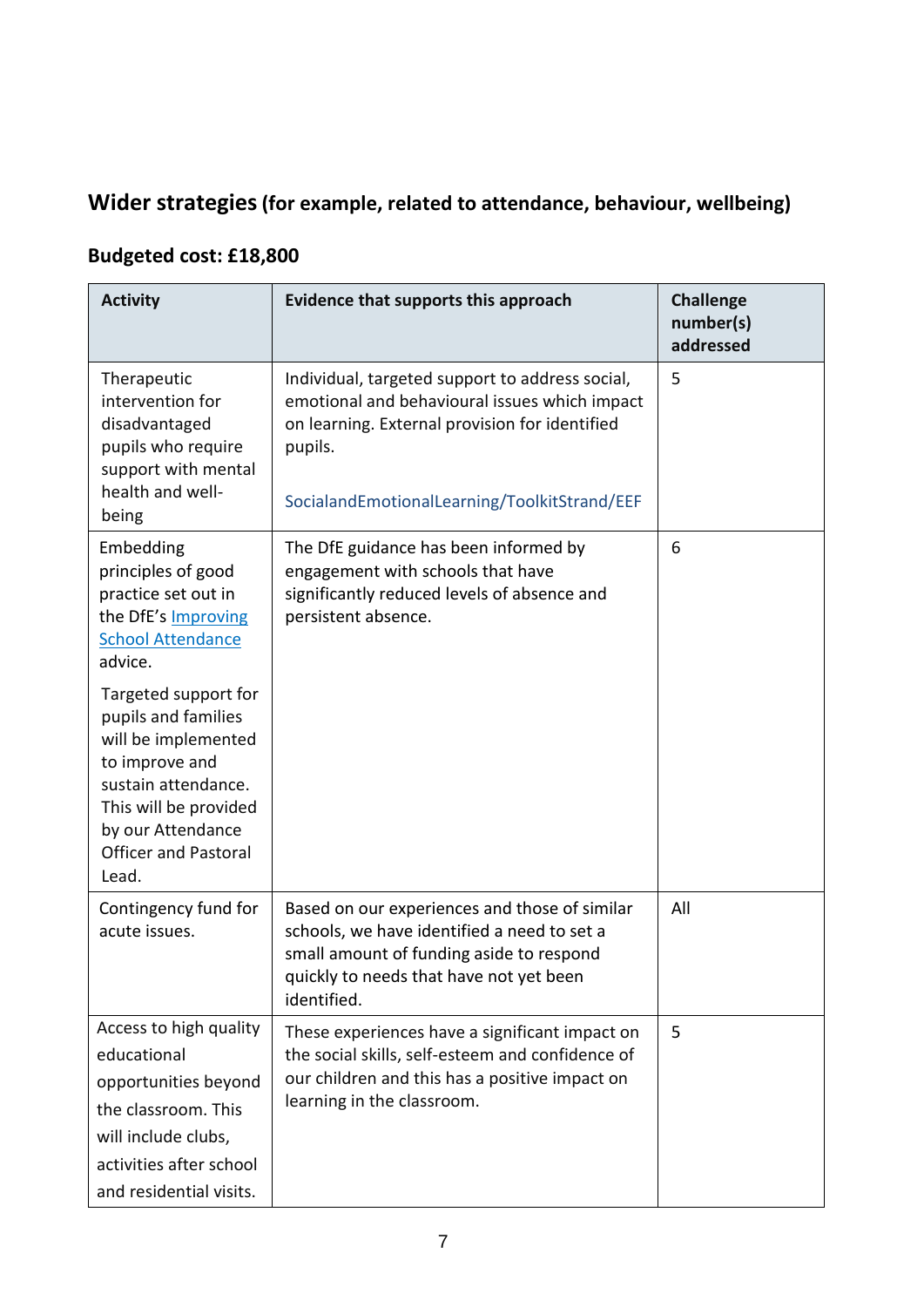# **Total budgeted cost: £ 197,220**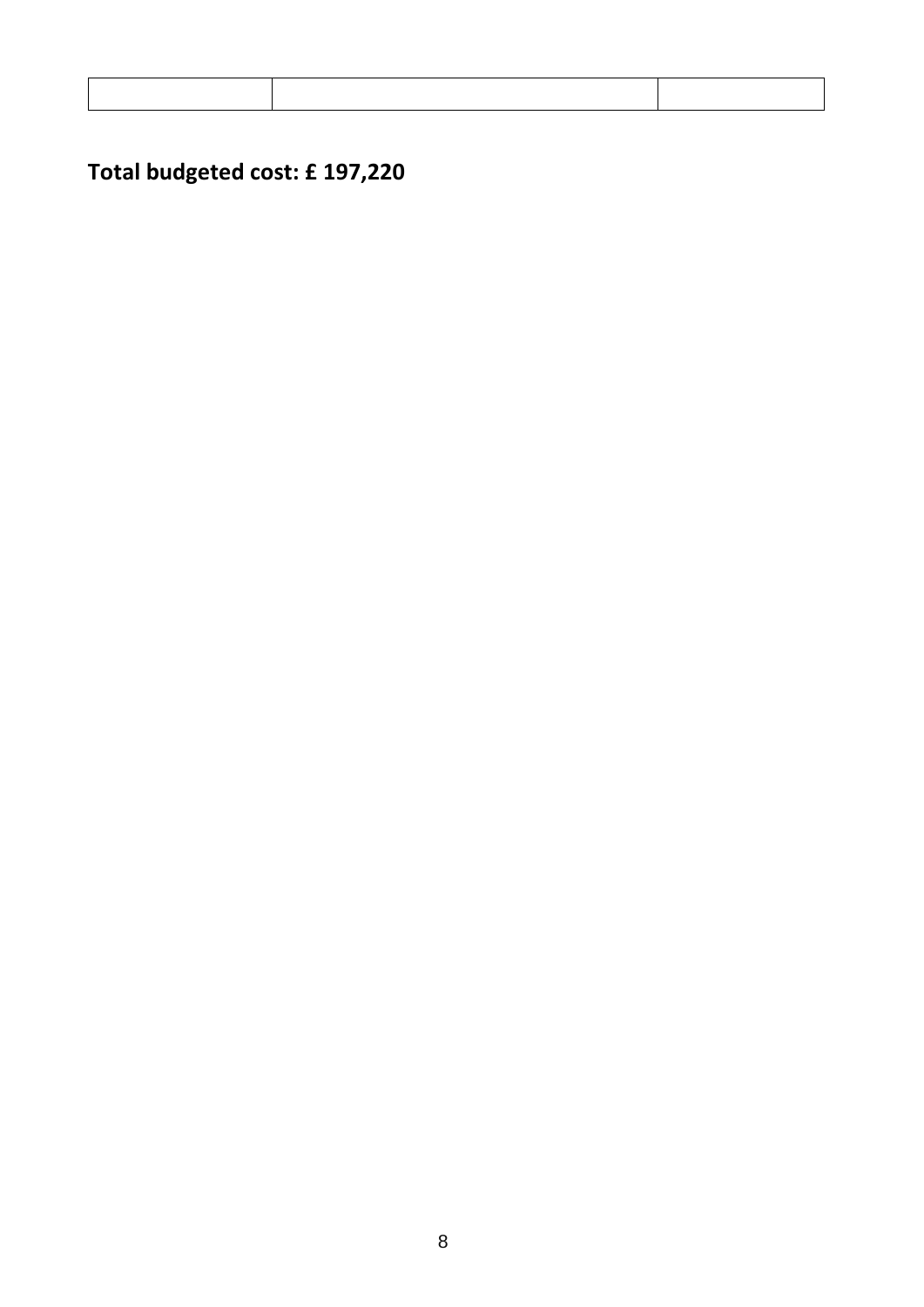#### **Part B: Review of outcomes in the previous academic year**

### **Pupil premium strategy outcomes**

This details the impact that our pupil premium activity had on pupils in the 2020 to 2021 academic year.

#### **Outcomes 20/21**

End of year outcomes at Age Related Expectation demonstrate that progress has been hugely impacted as a result of disruption caused by school closure and periods of isolation.

| Year           | <b>Reading</b> |            | <b>Writing</b> |            | <b>Maths</b> |            |
|----------------|----------------|------------|----------------|------------|--------------|------------|
|                | <b>PP</b>      | <b>ALL</b> | <b>PP</b>      | <b>ALL</b> | РP           | <b>ALL</b> |
| Rec            | 80.0%          | 55.1%      | 80.0%          | 57.3%      | 80.0%        | 68.5%      |
| Y1             | 53.8%          | 60.7%      | 30.8%          | 48.3%      | 46.2%        | 69.7%      |
| Y <sub>2</sub> | 69.6%          | 52.3%      | 69.6%          | 50.0%      | 73.9%        | 48.9%      |
| Y3             | 33.3%          | 56.7%      | 38.1%          | 62.2%      | 42.9%        | 47.8%      |
| Y4             | 47.6%          | 50.6%      | 47.6%          | 50.6%      | 47.6%        | 53.9%      |
| Y5             | 31.8%          | 51.7%      | 36.4%          | 55.1%      | 40.9%        | 50.6%      |
| Y6             | 72.7%          | 67.8%      | 81.8%          | 75.6%      | 68.2%        | 75.6%      |

Outcomes of Pupil Premium pupils varied according to cohort, but were broadly lower than All pupils.

Continued support through the Pupil Premium allocation enabled smaller class/set sizes and staff support to ensure all pupils' needs to be addressed. Carefully targeted and timely interventions were a key feature of this approach.

#### **Phonics and Early Reading**

Phonics and Early reading were targeted throughout the year, including remote provision during lockdown and periods of isolation.

Pupils were targeted for additional support delivered in small groups.

The Phonic Check was carried out for Y2 pupils in Autumn 2020 (rather than in the summer term of Y1). This was also repeated in Summer 2021 for Y2 pupils who did not pass and for Y1 pupils. These results were for internal monitoring purposes only.

| <b>Phonics</b> | <b>PP Pupils</b> | <b>All Pupils</b> |
|----------------|------------------|-------------------|
| Y1 Summer21    | 46.2%            | 52.8%             |
| Y2 Summer21    | 69.6%            | 69.0%             |